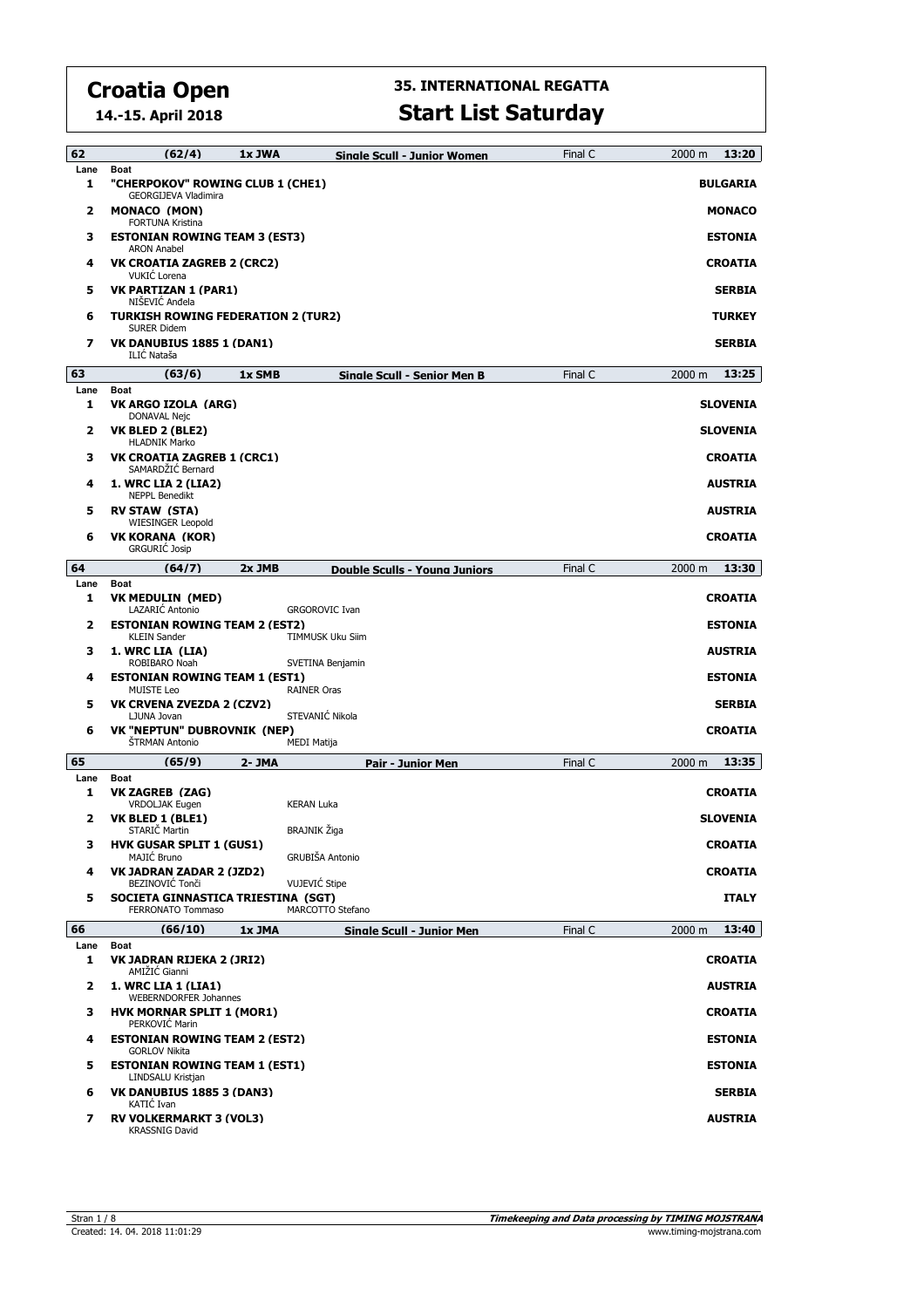**14.-15. April 2018**

| 67        | (67/14)                                                                               | 1x SMA    | <b>Single Scull - Senior Men</b>                 | Final C | 13:45<br>2000 m |
|-----------|---------------------------------------------------------------------------------------|-----------|--------------------------------------------------|---------|-----------------|
| Lane      | <b>Boat</b>                                                                           |           |                                                  |         |                 |
| 2         | <b>ESTONIAN ROWING TEAM 6 (EST6)</b><br><b>ANDERSON Sten-Erik</b>                     |           |                                                  |         | <b>ESTONIA</b>  |
| 3         | <b>ESTONIAN ROWING TEAM 8 (EST8)</b><br><b>KUZMIN Oskar</b>                           |           |                                                  |         | <b>ESTONIA</b>  |
| 4         | <b>ESTONIAN ROWING TEAM 2 (EST2)</b><br>RAJA Allar                                    |           |                                                  |         | <b>ESTONIA</b>  |
| 5         | <b>HVK VUKOVAR (VUK)</b><br><b>BRANDT Mato</b>                                        |           |                                                  |         | <b>CROATIA</b>  |
| 68        | (68/15)                                                                               | 1x SML    | Single Scull - Lightweight Men                   | Final C | 13:50<br>2000 m |
| Lane<br>1 | <b>Boat</b><br><b>HAVK MLADOST 1 (MLA1)</b><br>SOLDO Zvonimir                         |           |                                                  |         | <b>CROATIA</b>  |
| 2         | <b>ESTONIAN ROWING TEAM 4 (EST4)</b><br>RUUSALEPP Karl August                         |           |                                                  |         | <b>ESTONIA</b>  |
| 3         | VANCO Richard                                                                         |           | HELLA SLOVAKIA FRONT - LIGHTING KOČOVCE 1 (HSF1) |         | <b>SLOVAKIA</b> |
| 4         | <b>VK ARUPINUM CC (ARU)</b><br>UDOVIČIĆ Nickol                                        |           |                                                  |         | <b>CROATIA</b>  |
| 5         | <b>MOVE SALZBURG (MOV)</b><br><b>SALLER Michael</b>                                   |           |                                                  |         | <b>AUSTRIA</b>  |
| 6         | VANČO Matuš                                                                           |           | HELLA SLOVAKIA FRONT - LIGHTING KOČOVCE 2 (HSF2) |         | <b>SLOVAKIA</b> |
| 69        | (69/3)                                                                                | 2- JMB    | Pair - Young Juniors                             | Final B | 13:55<br>2000 m |
| Lane<br>2 | <b>Boat</b><br><b>VK ZAGREB (ZAG)</b><br>JURIČKI Fran                                 |           | <b>UCCELLINI Fran</b>                            |         | <b>CROATIA</b>  |
| 3         | <b>FRIULI VENEZIA GIULIA (FVG)</b><br><b>CLAGNAZ Tommaso</b>                          |           | <b>CEPER Elia</b>                                |         | <b>ITALY</b>    |
| 4         | <b>HVK GUSAR SPLIT (GUS)</b><br><b>GUDIC Petar</b>                                    |           | JURKOVIĆ Blaž Damjan                             |         | <b>CROATIA</b>  |
| 5         | VK SMEDEREVO (SME)<br>JEVTIĆ Andrija                                                  |           | SOLDATOVIĆ Nikola                                |         | <b>SERBIA</b>   |
| 70        | (70/3)                                                                                | $2 - JMB$ | Pair - Young Juniors                             | Final A | 2000 m<br>14:00 |
| Lane<br>1 | Boat<br><b>VK LJUBLJANICA (LJU)</b>                                                   |           |                                                  |         | <b>SLOVENIA</b> |
| 2         | MAGAJNA Ažbe<br>VK CRVENA ZVEZDA (CZV)                                                |           | MAGAJNA Maj                                      |         | <b>SERBIA</b>   |
| з         | <b>GRAOVAC Miloš</b><br><b>TURKISH ROWING FEDERATION (TUR)</b><br><b>OGUZHAN Acar</b> |           | KOSTIĆ Boško<br><b>ILYAS CAGATAY Urdem</b>       |         | <b>TURKEY</b>   |
| 4         | VK GRAFIČAR 1 (GRA1)<br>KOLAREVIĆ Nikola                                              |           | MALIŠIĆ Darko                                    |         | <b>SERBIA</b>   |
| 5         | 1. WRC LIA - DONAU (LIA-DON)<br><b>WIENERT Florian</b>                                |           | <b>TURKE Paul</b>                                |         | <b>AUSTRIA</b>  |
| 6         | VK JADRAN RIJEKA (JRI)<br><b>GLIGORA Roko</b>                                         |           | MIRIĆ Goran                                      |         | <b>CROATIA</b>  |
| 71        | (71/4)                                                                                | 1x JWA    | <b>Single Scull - Junior Women</b>               | Final B | 14:05<br>2000 m |
| Lane<br>1 | <b>Boat</b><br>VK PARTIZAN 2 (PAR2)                                                   |           |                                                  |         | <b>SERBIA</b>   |
| 2         | <b>BUGARSKI Maša</b><br>VK JADRAN ZADAR (JZD)                                         |           |                                                  |         | <b>CROATIA</b>  |
| з         | ŽUVANIĆ Ela<br><b>HVK MORNAR SPLIT (MOR)</b>                                          |           |                                                  |         | CROATIA         |
| 4         | PALADA Andrea<br>1. WRC LIA (LIA)                                                     |           |                                                  |         | <b>AUSTRIA</b>  |
| 5         | <b>HANISCH Julia</b><br><b>ESTONIAN ROWING TEAM 4 (EST4)</b><br><b>BUDANOVA Irena</b> |           |                                                  |         | <b>ESTONIA</b>  |
| 6         | <b>RV VILLACH (VIL)</b><br><b>MELINC Larissa</b>                                      |           |                                                  |         | <b>AUSTRIA</b>  |
| 7         | VK CROATIA ZAGREB 1 (CRC1)<br>KOVAČIĆ Talia                                           |           |                                                  |         | <b>CROATIA</b>  |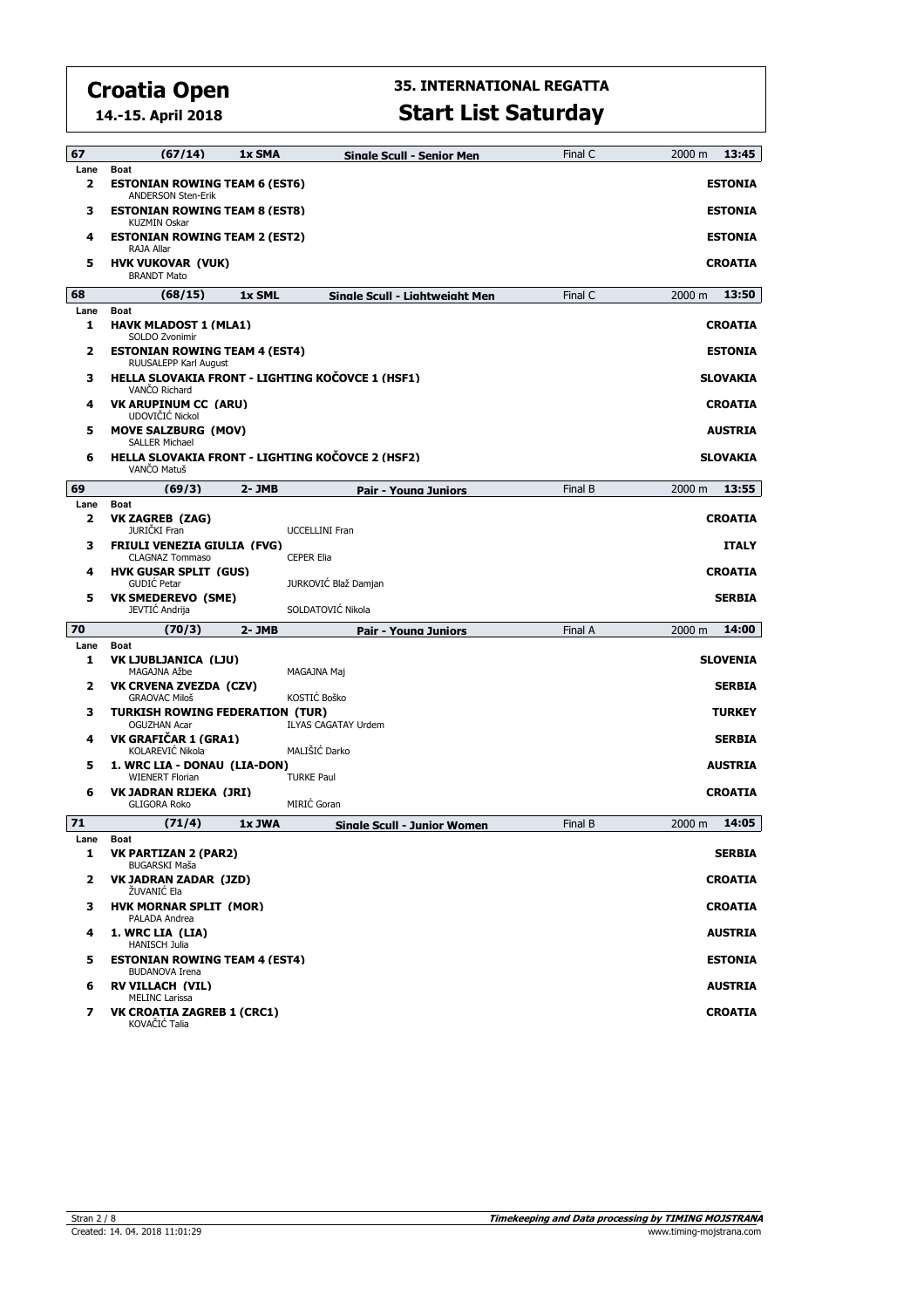**14.-15. April 2018**

| 72        | (72/4)                                                                     | 1x JWA | <b>Single Scull - Junior Women</b>   | Final A | 14:10<br>2000 m |
|-----------|----------------------------------------------------------------------------|--------|--------------------------------------|---------|-----------------|
| Lane<br>1 | <b>Boat</b><br><b>ESTONIAN ROWING TEAM 1 (EST1)</b><br><b>ALTTOA Grete</b> |        |                                      |         | <b>ESTONIA</b>  |
| 2         | VESLAŠKA ZVEZA SLOVENIJE (SLO)<br><b>MACCHI Ilaria</b>                     |        |                                      |         | <b>SLOVENIA</b> |
| з         | VK TREŠNJEVKA 1 (TRE1)<br>KRAKIĆ Izabela                                   |        |                                      |         | <b>CROATIA</b>  |
| 4         | <b>ESTONIAN ROWING TEAM 2 (EST2)</b><br><b>JAANSON Greta</b>               |        |                                      |         | <b>ESTONIA</b>  |
| 5         | <b>TURKISH ROWING FEDERATION 1 (TUR1)</b><br><b>HEPSAG Petek</b>           |        |                                      |         | <b>TURKEY</b>   |
| 6         | <b>VK IKTUS (IKT)</b><br><b>CVITANOVIC Aria</b>                            |        |                                      |         | <b>CROATIA</b>  |
| 7         | <b>TURKISH ROWING FEDERATION 3 (TUR3)</b><br><b>ALKAN Azra</b>             |        |                                      |         | <b>TURKEY</b>   |
| 73        | (73/5)                                                                     | 2- SMB | Pair - Senior Men B                  | Final A | 14:15<br>2000 m |
| Lane      | <b>Boat</b>                                                                |        |                                      |         |                 |
| 1         | <b>AUSTRIAN ROWING FEDERATION (AUT)</b><br><b>LAGGNER Patrick</b>          |        | <b>HOLLER Mattijs</b>                |         | <b>AUSTRIA</b>  |
| 2         | SOCIETA GINNASTICA TRIESTINA (SGT)<br><b>GIURGEVIC Luca</b>                |        | <b>SECOLI Enrico</b>                 |         | <b>ITALY</b>    |
| з         | <b>VK IKTUS (IKT)</b><br><b>FORJAN Krešimir</b>                            |        | <b>GRGIĆ Ivan Ante</b>               |         | <b>CROATIA</b>  |
| 4         | VK JADRAN ZADAR - VK KRKA (JZD-KRK)<br>MIKULIĆ Leon                        |        | <b>GARMA Filip Frane</b>             |         | <b>CROATIA</b>  |
| 5         | VK JADRAN ZADAR (JZD)<br>VAŠKO Andreas                                     |        | TOKIĆ Ivan                           |         | <b>CROATIA</b>  |
| 6         | <b>HVK GUSAR SPLIT (GUS)</b><br><b>MARIC Mario</b>                         |        | DUMIČIĆ Nikola                       |         | <b>CROATIA</b>  |
| 7         | <b>HAVK MLADOST (MLA)</b><br>UKROPINA Marko                                |        | <b>BANOVIĆ Lovro</b>                 |         | <b>CROATIA</b>  |
| 74        | (74/6)                                                                     | 1x SMB | <b>Single Scull - Senior Men B</b>   | Final B | 14:20<br>2000 m |
| Lane      | <b>Boat</b>                                                                |        |                                      |         |                 |
| 1         | <b>ESTONIAN ROWING TEAM 3 (EST3)</b><br><b>LAIUS Marko</b>                 |        |                                      |         | <b>ESTONIA</b>  |
| 2         | <b>ESTONIAN ROWING TEAM 1 (EST1)</b><br><b>KIVILO Martin</b>               |        |                                      |         | <b>ESTONIA</b>  |
| з         | VESLAČKI SAVEZ SRBIJE (SRB)<br>SLAVNIĆ Dušan                               |        |                                      |         | <b>SERBIA</b>   |
| 4         | <b>VK CROATIA ZAGREB 2 (CRC2)</b><br><b>FARKAS Patrik</b>                  |        |                                      |         | <b>CROATIA</b>  |
| 5         | <b>WSV OTTENSHEIM 1 (OTT1)</b><br><b>RACHBAUER Max</b>                     |        |                                      |         | <b>AUSTRIA</b>  |
| 6         | <b>ESTONIAN ROWING TEAM 2 (EST2)</b><br>POOLAK Johann                      |        |                                      |         | <b>ESTONIA</b>  |
| 75        | (75/6)                                                                     | 1x SMB | Single Scull - Senior Men B          | Final A | 14:25<br>2000 m |
| Lane      | <b>Boat</b>                                                                |        |                                      |         |                 |
| 1         | VK BLED 1 (BLE1)<br>ALJANČIČ Miha                                          |        |                                      |         | <b>SLOVENIA</b> |
| 2         | <b>HAVK MLADOST 1 (MLA1)</b><br><b>SAIN Tomislav</b>                       |        |                                      |         | <b>CROATIA</b>  |
| з         | <b>WAGINGER RUDERVEREIN (WAG)</b><br><b>REIM Lukas</b>                     |        |                                      |         | <b>GERMANY</b>  |
| 4         | VK GRAFIČAR (GRA)<br>PIVAČ Vukašin                                         |        |                                      |         | <b>SERBIA</b>   |
| 5         | VK LJUBLJANICA (LJU)<br>PFEIFER Filip                                      |        |                                      |         | <b>SLOVENIA</b> |
| 6         | <b>WSV OTTENSHEIM 2 (OTT2)</b><br><b>NEUBAUER David</b>                    |        |                                      |         | <b>AUSTRIA</b>  |
| 76        | (76/7)                                                                     | 2x JMB | <b>Double Sculls - Young Juniors</b> | Final B | 14:30<br>2000 m |
| Lane      | <b>Boat</b>                                                                |        |                                      |         |                 |
| 1         | VK CRVENA ZVEZDA - VK GRAFIČAR (CZV-GRA)<br>IBROČIĆ Milan                  |        | <b>GRUBER Đorđe</b>                  |         | <b>SERBIA</b>   |
| 2         | <b>HAVK MLADOST 1 (MLA1)</b><br><b>JUKIC Nino</b>                          |        | AUGOSTINOV Ivan                      |         | <b>CROATIA</b>  |
| з         | <b>VK PARTIZAN 1 (PAR1)</b><br>PAVLOVIC Miloš                              |        | SAMARDŽIJA Ranko                     |         | <b>SERBIA</b>   |
| 4         | VK LJUBLJANICA 1 (LJU1)<br>JOKIČ David                                     |        | ARIH KRANJEC Jordan                  |         | <b>SLOVENIA</b> |
| 5         | <b>VK PARTIZAN 2 (PAR2)</b><br>BELIĆ Dušan                                 |        | CVETKOVIĆ Dušan                      |         | <b>SERBIA</b>   |
| 6         | VK TREŠNJEVKA 2 (TRE2)<br>PROTULIPAC Patrik                                |        | JURČIĆ Luka                          |         | <b>CROATIA</b>  |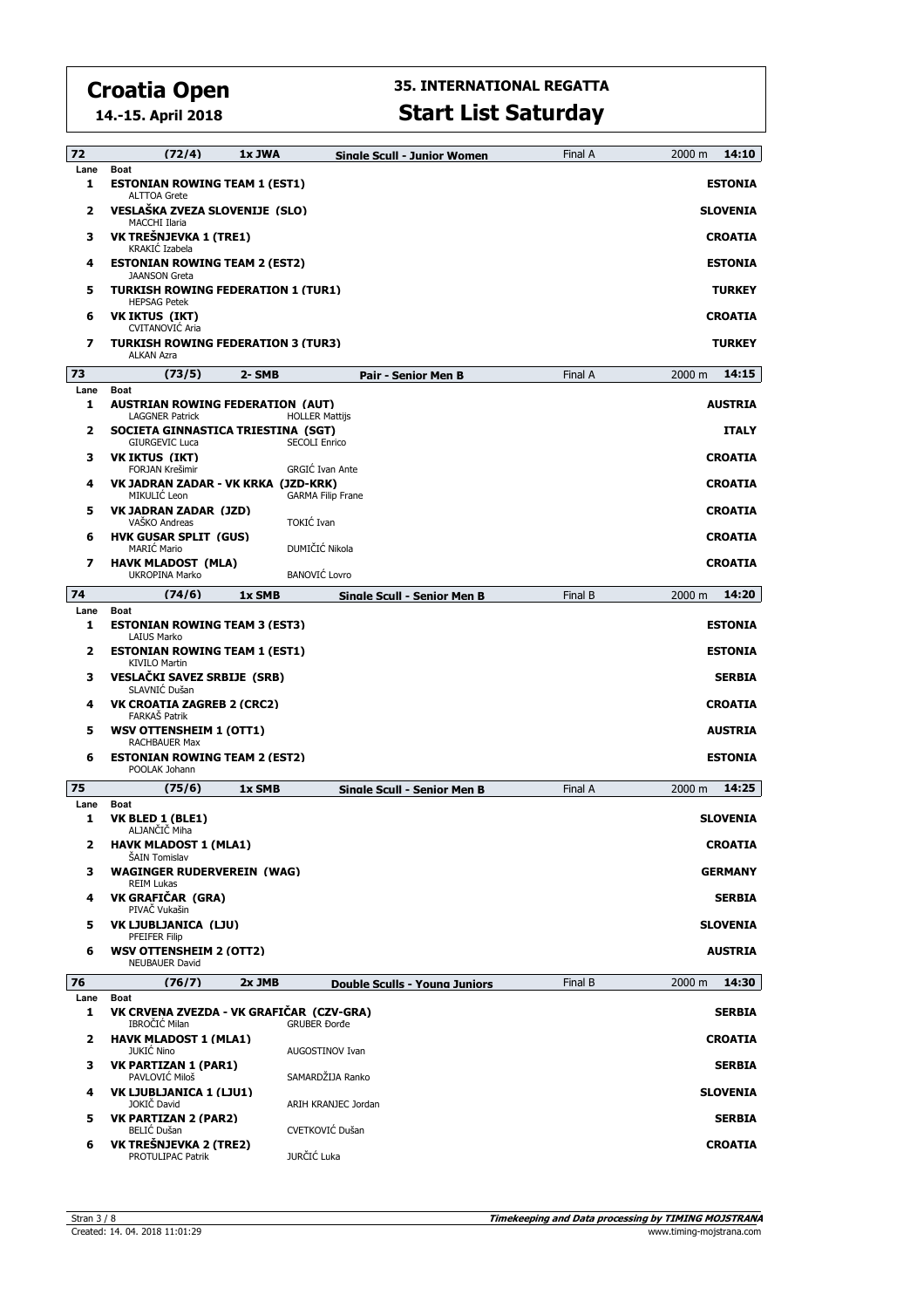**14.-15. April 2018**

# **35. INTERNATIONAL REGATTA**

| <b>Start List Saturday</b> |  |
|----------------------------|--|
|----------------------------|--|

| 77                      | (77/7)                                                                                | 2x JMB | <b>Double Sculls - Young Juniors</b> | Final A | 14:35<br>2000 m |
|-------------------------|---------------------------------------------------------------------------------------|--------|--------------------------------------|---------|-----------------|
| Lane<br>1               | Boat<br><b>RV VOLKERMARKT (VOL)</b>                                                   |        |                                      |         | <b>AUSTRIA</b>  |
| 2                       | <b>MLINAR Johannes</b><br><b>HVK GUSAR SPLIT (GUS)</b>                                |        | <b>GFERER Martin</b>                 |         | <b>CROATIA</b>  |
| з                       | SIRIC Teo<br><b>VK CRVENA ZVEZDA 1 (CZV1)</b>                                         |        | <b>JUKIĆ Roko</b>                    |         | <b>SERBIA</b>   |
|                         | <b>GRBIC Aleksandar</b>                                                               |        | <b>SAVRLJUGA Petar</b>               |         |                 |
| 4                       | <b>FRIULI VENEZIA GIULIA 1 (FVG1)</b><br>SERAFINO Andrea                              |        | <b>VERRONE Andrea</b>                |         | <b>ITALY</b>    |
| 5                       | <b>VK JARUN (JAR)</b><br><b>SPOLJAR Domagoj</b>                                       |        | BOŽIĆ JOKIĆ Josip                    |         | <b>CROATIA</b>  |
| 6                       | VK KORANA (KOR)<br><b>VRABAC Patrik</b>                                               |        | KONJEVODA Mario                      |         | <b>CROATIA</b>  |
| 78                      | (78/8)                                                                                | 1x SWA | Sinale Scull - Senior Women          | Final B | 14:40<br>2000 m |
| Lane                    | Boat                                                                                  |        |                                      |         |                 |
| 2                       | SOCIETA GINNASTICA TRIESTINA 2 (SGT2)<br><b>COZZARINI Annalisa</b>                    |        |                                      |         | <b>ITALY</b>    |
| з                       | <b>HAVK MLADOST (MLA)</b><br>PLEJIC Valentina                                         |        |                                      |         | <b>CROATIA</b>  |
| 4                       | <b>RV VILLACH (VIL)</b>                                                               |        |                                      |         | <b>AUSTRIA</b>  |
|                         | <b>BERGER Anna</b>                                                                    |        |                                      |         |                 |
| 79<br>Lane              | (79/8)<br>Boat                                                                        | 1x SWA | Single Scull - Senior Women          | Final A | 2000 m<br>14:45 |
| 1                       | <b>RV VOLKERMARKT 2 (VOL2)</b><br><b>LOBNIG Katharina</b>                             |        |                                      |         | <b>AUSTRIA</b>  |
| 2                       | VK TREŠNJEVKA (TRE)<br>MILOŠEVIĆ Marcela                                              |        |                                      |         | <b>CROATIA</b>  |
| з                       | <b>RV VOLKERMARKT 1 (VOL1)</b><br>LOBNIG Magdalena                                    |        |                                      |         | <b>AUSTRIA</b>  |
| 4                       | <b>RV ISTER LINZ (ISL)</b><br><b>PUHRINGER Birgit</b>                                 |        |                                      |         | <b>AUSTRIA</b>  |
| 5                       | <b>ALBATROS KLAGENFURT (ALB)</b>                                                      |        |                                      |         | <b>AUSTRIA</b>  |
|                         |                                                                                       |        |                                      |         |                 |
| 6                       | MANOUTSCHEHRI Anja<br>SOCIETA GINNASTICA TRIESTINA 1 (SGT1)<br><b>DENICH Eleonora</b> |        |                                      |         | <b>ITALY</b>    |
| 80                      | (80/9)                                                                                | 2- JMA | Pair - Junior Men                    | Final B | 14:50<br>2000 m |
| Lane                    | <b>Boat</b>                                                                           |        |                                      |         |                 |
| 1                       | VK BLED 2 (BLE2)<br><b>KRAVČUK Semen</b>                                              |        | <b>TRATNIK Aleksej</b>               |         | <b>SLOVENIA</b> |
| 2                       | <b>HVK GUSAR SPLIT 2 (GUS2)</b><br><b>BARTULOVIC Dominik</b>                          |        | FABJANAC Fabjan                      |         | <b>CROATIA</b>  |
| з                       | VK JADRAN RIJEKA - VK ISTRA (JRI-IST)                                                 |        |                                      |         | <b>CROATIA</b>  |
| 4                       | STOJŠIĆ Mateo<br><b>RV STAW - DONAU RC (STA-DON)</b>                                  |        | MARKOLINČIĆ Luka                     |         | <b>AUSTRIA</b>  |
| 5                       | <b>HORNACEK Maximilian</b><br>VK KRKA (KRK)                                           |        | <b>ANIMASHAUN Martin</b>             |         | <b>CROATIA</b>  |
|                         | <b>KLARIN Lovre</b>                                                                   |        | PAPAK Kristijan                      |         |                 |
| 6                       | RV GMUDEN - WSV OTTENSHEIM (GMU-OTT)<br><b>ORTNER Jonathan</b>                        |        | <b>HANNER Florian</b>                |         | <b>AUSTRIA</b>  |
| 81                      | (81/9)                                                                                | 2- JMA | Pair - Junior Men                    | Final A | 2000 m<br>14:55 |
| Lane<br>1               | Boat<br>VK TREŠNJEVKA - VK ISTRA (TRE-IST)                                            |        |                                      |         | <b>CROATIA</b>  |
|                         | BIJELIĆ Jakov                                                                         |        | IPSA Fabio                           |         |                 |
| $\overline{\mathbf{z}}$ | <b>TURKISH ROWING FEDERATION 1 (TUR1)</b><br><b>ERTURK Baris</b>                      |        | OGUZ Emre Kubilav                    |         | <b>TURKEY</b>   |
| з                       | <b>VK GALEB (GLB)</b><br>PRODANOVIĆ Marko                                             |        | STANKOVIĆ Todor                      |         | <b>SERBIA</b>   |
| 4                       | VK IKTUS (IKT)<br>LONČARIĆ Patrik                                                     |        | LONČARIĆ Anton                       |         | <b>CROATIA</b>  |
| 5                       | VK CRVENA ZVEZDA (CZV)<br>SAVIĆ Slavko                                                |        | DIMITRIJEVIĆ Boris                   |         | <b>SERBIA</b>   |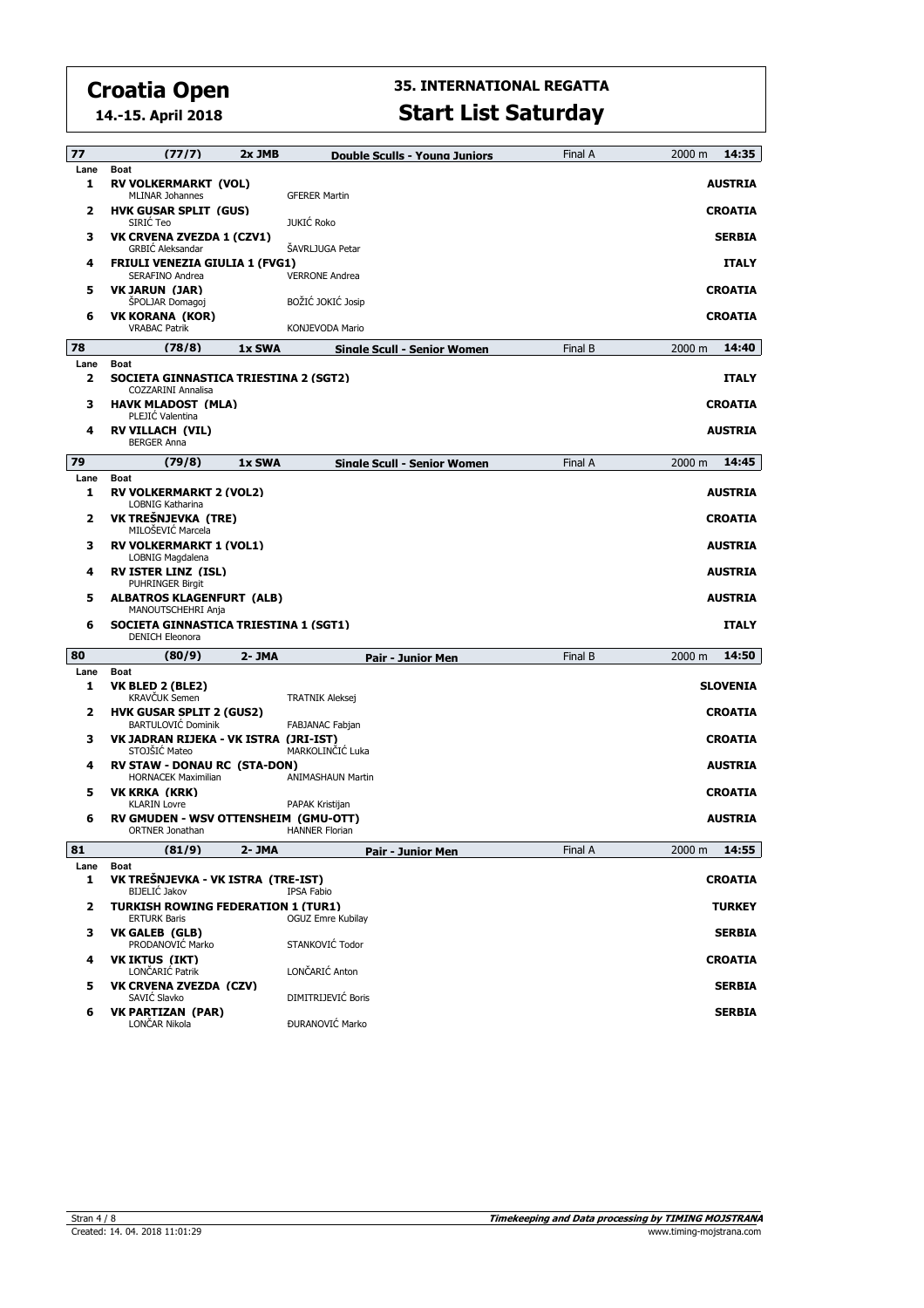**14.-15. April 2018**

| 82                      | (82/10)                                                                                                            | 1x JMA |                                             | Sinale Scull - Junior Men                       | Final B | 15:00<br>2000 m                                                  |
|-------------------------|--------------------------------------------------------------------------------------------------------------------|--------|---------------------------------------------|-------------------------------------------------|---------|------------------------------------------------------------------|
| Lane<br>1               | <b>Boat</b><br>VK KRKA 1 (KRK1)<br>PERIŠIĆ Nino                                                                    |        |                                             |                                                 |         | <b>CROATIA</b>                                                   |
| $\overline{\mathbf{2}}$ | <b>VK GALEB (GLB)</b><br>SIMEUNOVIĆ Andrija                                                                        |        |                                             |                                                 |         | <b>SERBIA</b>                                                    |
| з                       | <b>VK SMEDEREVO 1 (SME1)</b><br><b>TORBICA Marko</b>                                                               |        |                                             |                                                 |         | <b>SERBIA</b>                                                    |
| 4                       | VK TREŠNJEVKA 1 (TRE1)<br>ŠARIĆ Ivan                                                                               |        |                                             |                                                 |         | <b>CROATIA</b>                                                   |
| 5                       | VK JADRAN RIJEKA 1 (JRI1)<br><b>OMEROVIĆ Dominik</b>                                                               |        |                                             |                                                 |         | <b>CROATIA</b>                                                   |
| 6                       | VK KRKA 2 (KRK2)<br>RADOVČIĆ Jerko                                                                                 |        |                                             |                                                 |         | <b>CROATIA</b>                                                   |
| 7                       | <b>VK "NEPTUN" DUBROVNIK 1 (NEP1)</b><br>KUKULJICA Pero                                                            |        |                                             |                                                 |         | <b>CROATIA</b>                                                   |
| 83                      | (83/10)                                                                                                            | 1x JMA |                                             | <b>Single Scull - Junior Men</b>                | Final A | 15:05<br>2000 m                                                  |
| Lane<br>1               | <b>Boat</b><br>VK PARTIZAN (PAR)<br>LIJESKOVIĆ Pavle                                                               |        |                                             |                                                 |         | <b>SERBIA</b>                                                    |
| 2                       | VK DUPIN (DUP)<br><b>GABRE Frane</b>                                                                               |        |                                             |                                                 |         | <b>CROATIA</b>                                                   |
| з                       | <b>HVK MORNAR SPLIT 2 (MOR2)</b><br>MUHMUTOVIC Goran                                                               |        |                                             |                                                 |         | <b>CROATIA</b>                                                   |
| 4                       | <b>VK DRAVSKE ELEKTRARNE MB 1 (DEM1)</b><br>ČAS Jaka                                                               |        |                                             |                                                 |         | <b>SLOVENIA</b>                                                  |
| 5                       | <b>VK LJUBLJANICA (LJU)</b><br><b>JERMAN Urban</b>                                                                 |        |                                             |                                                 |         | <b>SLOVENIA</b>                                                  |
| 6                       | <b>HVK GUSAR SPLIT (GUS)</b><br><b>BORKOVIĆ Karlo</b>                                                              |        |                                             |                                                 |         | <b>CROATIA</b>                                                   |
| $\overline{\mathbf{z}}$ | <b>VK JARUN (JAR)</b><br><b>ĐOMLIJA Mislav</b>                                                                     |        |                                             |                                                 |         | <b>CROATIA</b>                                                   |
| 84                      | (84/11)                                                                                                            | 8+ JMB |                                             | <b>Eight - Young Juniors</b>                    | Final A | 15:10<br>2000 m                                                  |
| Lane                    | <b>Boat</b>                                                                                                        |        |                                             |                                                 |         |                                                                  |
| $\overline{\mathbf{2}}$ | <b>CARINTHIAN ROWING FEDERATION (CRF)</b><br><b>GUTSCHI Bernd</b><br><b>PENK Andreas</b><br><b>BUGELNIG Selina</b> |        | <b>HERNUS Lukas</b><br><b>GFERER Martin</b> | <b>KNOGLINGER Paul</b><br><b>BOTA Alexander</b> |         | <b>AUSTRIA</b><br><b>MLINAR Johannes</b><br><b>ZUNZER Philip</b> |
| з                       | <b>HAVK MLADOST (MLA)</b><br>MORIĆ Niko<br>VUJEVIĆ Sven                                                            |        | <b>MILIN Timon</b><br>RUNTIĆ Marko          | LONČAR Renato<br>KRMPOTIĆ Roko                  |         | <b>CROATIA</b><br>ŽIVKOVIĆ Lovro<br>JUKIĆ Vilko                  |
|                         | ŽALAC Patrik                                                                                                       |        |                                             |                                                 |         |                                                                  |
| 4                       | VK JADRAN RIJEKA (JRI)<br>SABLIĆ Lucijan                                                                           |        | VALIĆ Hrvoje                                | <b>LABINJAN Vito</b>                            |         | <b>CROATIA</b><br>ANDELIĆ Andrej                                 |
|                         | <b>GLIGORA Roko</b><br>KRISTIĆ Lucija                                                                              |        | MIRIĆ Goran                                 | PUŠKARIĆ Dominik                                |         | <b>STILIN Matej</b>                                              |
| 85                      | (85/12)                                                                                                            | 1x SWL |                                             | Sinale Scull - Liahtweiaht Women                | Final A | 15:15<br>2000 m                                                  |
| Lane                    | <b>Boat</b>                                                                                                        |        |                                             |                                                 |         |                                                                  |
| 1                       | <b>VK JADRAN ZADAR (JZD)</b><br>DASOVIĆ Mirna                                                                      |        |                                             |                                                 |         | <b>CROATIA</b>                                                   |
| 2                       | <b>RV STAW (STA)</b><br><b>TIEFENTHALER Lara</b>                                                                   |        |                                             |                                                 |         | <b>AUSIRIA</b>                                                   |
| з                       | <b>ALBATROS KLAGENFURT (ALB)</b><br>MANOUTSCHEHRI Anja                                                             |        |                                             |                                                 |         | <b>AUSTRIA</b>                                                   |
| 4                       | VK ARGO IZOLA (ARG)<br>KOSTANJŠEK Nina                                                                             |        |                                             |                                                 |         | <b>SLOVENIA</b>                                                  |
| 5                       | <b>VK NERETVANSKI GUSAR (NGU)</b><br>ŠUSTIĆ Nataša                                                                 |        |                                             |                                                 |         | <b>CROATIA</b>                                                   |
| 6                       | "CHERPOKOV" ROWING CLUB (CHE)<br><b>BONEVA Linda</b>                                                               |        |                                             |                                                 |         | <b>BULGARIA</b>                                                  |
| 86                      | (86/13)                                                                                                            | 2- SMA |                                             | Pair - Senior Men                               | Final A | 15:20<br>$2000 \; \text{m}$                                      |
| Lane<br>1               | <b>Boat</b><br><b>TURKISH ROWING FEDERATION (TUR)</b><br>SAHINOGLU Besim Tolga                                     |        | <b>KAZAKLI Onat</b>                         |                                                 |         | <b>TURKEY</b>                                                    |
| 2                       | <b>VESLAČKI SAVEZ SRBIJE (SRB)</b><br>VASIĆ Miloš                                                                  |        | <b>BEĐIK Nenad</b>                          |                                                 |         | <b>SERBIA</b>                                                    |
| з                       | 1. WRC LIA (LIA)<br><b>CHERNIKOV Alexander</b>                                                                     |        | <b>FINSTER Alexander</b>                    |                                                 |         | <b>AUSTRIA</b>                                                   |
| 4                       | <b>AUSTRIAN ROWING FEDERATION 1 (AUT1)</b><br><b>WALK Florian</b>                                                  |        | HOHENSASSER Gabriel                         |                                                 |         | <b>AUSTRIA</b>                                                   |
| 5                       | VK TREŠNJEVKA (TRE)<br>UDOVIČIĆ Karlo                                                                              |        | PITON Ivan                                  |                                                 |         | <b>CROATIA</b>                                                   |
| 6                       | <b>AUSTRIAN ROWING FEDERATION 2 (AUT2)</b><br>QUERFELD Rudolph                                                     |        | KOHLMAIR Maximilian                         |                                                 |         | AUSTRIA                                                          |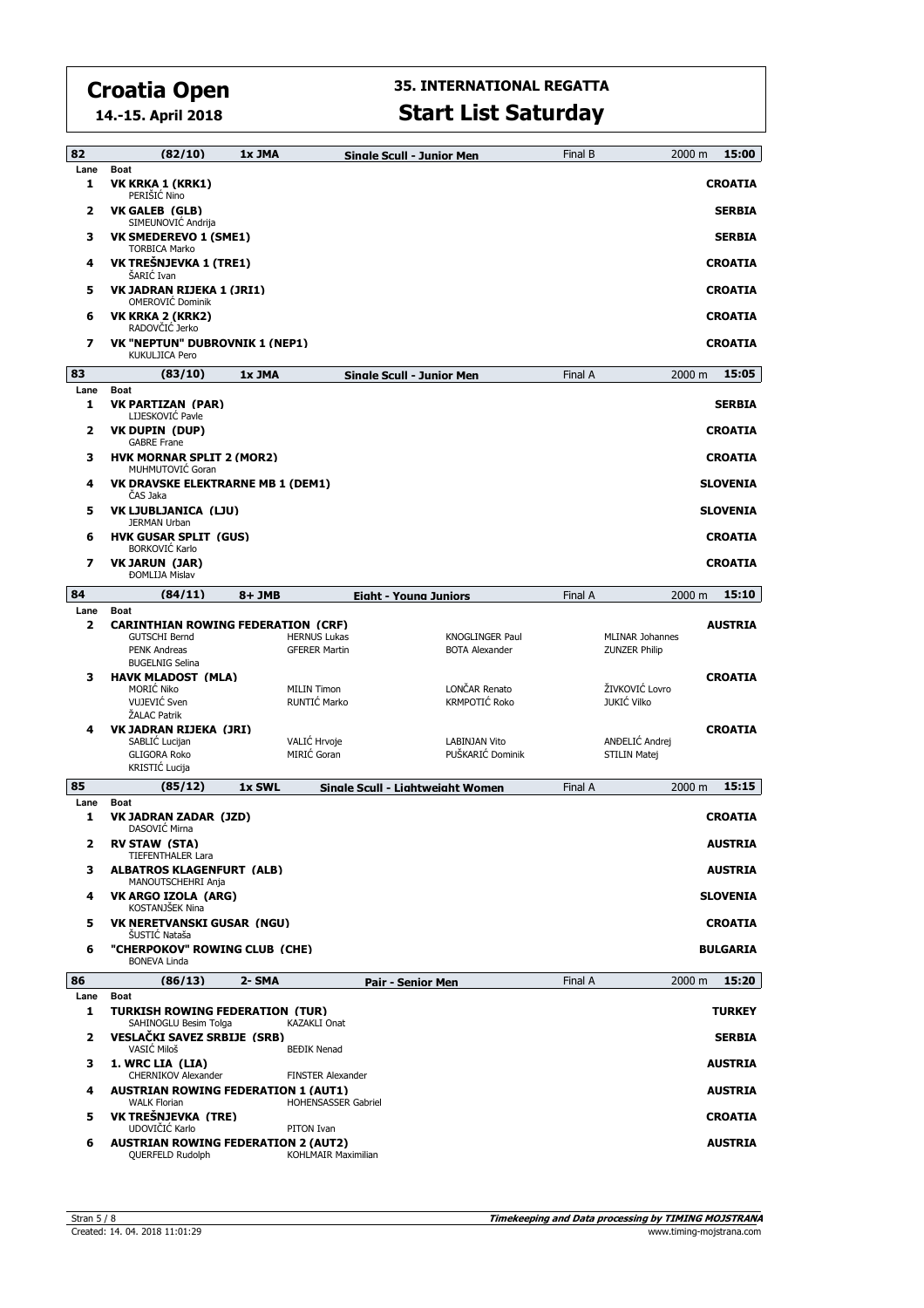**14.-15. April 2018**

| 87        | (87/14)                                                                           | 1x SMA | Sinale Scull - Senior Men          | Final B | 2000 m<br>15:25     |
|-----------|-----------------------------------------------------------------------------------|--------|------------------------------------|---------|---------------------|
| Lane<br>1 | <b>Boat</b><br><b>ESTONIAN ROWING TEAM 5 (EST5)</b>                               |        |                                    |         | <b>ESTONIA</b>      |
| 2         | <b>JAMSA Andrei</b><br><b>HAVK MLADOST (MLA)</b>                                  |        |                                    |         | <b>CROATIA</b>      |
| з         | BERIČEVIĆ Luka<br><b>TURKISH ROWING FEDERATION 1 (TUR1)</b><br><b>RAFAIL Fuad</b> |        |                                    |         | <b>TURKEY</b>       |
| 4         | <b>TURKISH ROWING FEDERATION 2 (TUR2)</b><br><b>GURSOY Selahattin</b>             |        |                                    |         | <b>TURKEY</b>       |
| 5         | <b>ESTONIAN ROWING TEAM 1 (EST1)</b><br>TAIMISOO Kaspar                           |        |                                    |         | <b>ESTONIA</b>      |
| 6         | <b>ESTONIAN ROWING TEAM 3 (EST3)</b><br><b>ENDREKSON Tonu</b>                     |        |                                    |         | <b>ESTONIA</b>      |
| 88        | (88/14)                                                                           | 1x SMA | Single Scull - Senior Men          | Final A | 2000 m <b>15:30</b> |
| Lane<br>1 | <b>Boat</b><br><b>ESTONIAN ROWING TEAM 7 (EST7)</b>                               |        |                                    |         | <b>ESTONIA</b>      |
| 2         | <b>UDAM Juri-Mikk</b><br><b>VK CROATIA ZAGREB (CRC)</b>                           |        |                                    |         | <b>CROATIA</b>      |
| з         | <b>MARTIN Damir</b><br><b>VESLAČKI SAVEZ SRBIJE (SRB)</b><br>MARJANOVIĆ Marko     |        |                                    |         | <b>SERBIA</b>       |
| 4         | <b>VK SMEDEREVO (SME)</b><br>FILIPOVIC Aleksandar                                 |        |                                    |         | <b>SERBIA</b>       |
| 5         | <b>ESTONIAN ROWING TEAM 4 (EST4)</b><br><b>KUSLAP Kaur</b>                        |        |                                    |         | <b>ESTONIA</b>      |
| 6         | VK IKTUS (IKT)<br><b>SAIN David</b>                                               |        |                                    |         | <b>CROATIA</b>      |
| 89        | (89/15)                                                                           | 1x SML | Single Scull - Lightweight Men     | Final B | 15:35<br>2000 m     |
| Lane      | Boat                                                                              |        |                                    |         |                     |
| 1         | <b>TURKISH ROWING FEDERATION 3 (TUR3)</b><br><b>GUNES Naim Talha</b>              |        |                                    |         | <b>TURKEY</b>       |
| 2         | <b>ESTONIAN ROWING TEAM 1 (EST1)</b><br>KUSHTEYN Mikhail                          |        |                                    |         | <b>ESTONIA</b>      |
| з         | VK TREŠNJEVKA 1 (TRE1)<br>RADONIĆ Luka                                            |        |                                    |         | <b>CROATIA</b>      |
| 4         | <b>TURKISH ROWING FEDERATION 2 (TUR2)</b><br><b>YANIPAZARLI Enes</b>              |        |                                    |         | <b>TURKEY</b>       |
| 5         | <b>TURKISH ROWING FEDERATION 5 (TUR5)</b><br>KARTAL Mert Kaan                     |        |                                    |         | <b>TURKEY</b>       |
| 6         | <b>RV WIKING LINZ 1 (WIK1)</b><br><b>LEMP Markus</b>                              |        |                                    |         | AUSTRIA             |
| 90        | (90/15)                                                                           | 1x SML | Single Scull - Lightweight Men     | Final A | 15:40<br>2000 m     |
| Lane      | <b>Boat</b>                                                                       |        |                                    |         |                     |
| 1         | VESLAŠKA ZVEZA SLOVENIJE 1 (SLO1)<br><b>HRVAT Rajko</b>                           |        |                                    |         | <b>SLOVENIA</b>     |
| 2         | <b>TURKISH ROWING FEDERATION 4 (TUR4)</b><br><b>UNSAL Fatih</b>                   |        |                                    |         | <b>TURKEY</b>       |
| з         | VK TAMIŠ (TAM)<br>STANOJEVIĆ Miloš                                                |        |                                    |         | <b>SERBIA</b>       |
| 4         | <b>WRC PIRAT 1 (PRT1)</b><br><b>TABORSKY Matthias</b>                             |        |                                    |         | <b>AUSTRIA</b>      |
| 5         | <b>TURKISH ROWING FEDERATION 1 (TUR1)</b><br>SONMEZ Bayram                        |        |                                    |         | <b>TURKEY</b>       |
| 6         | VESLAŠKA ZVEZA SLOVENIJE 3 (SLO3)<br><b>BOLHA Marko</b>                           |        |                                    |         | SLOVENIA            |
| 91        | (91/16)                                                                           | 2x JWB | Double Sculls - Young Junior Women | Final B | 15:45<br>2000 m     |
| Lane<br>1 | Boat<br><b>HVK VUKOVAR (VUK)</b>                                                  |        |                                    |         | <b>CROATIA</b>      |
| 2         | MIHALJEVIĆ Mihaela<br>VK LJUBLJANICA (LJU)                                        |        | VRANČIĆ Agata                      |         | <b>SLOVENIA</b>     |
| з         | RAČIČ Pia<br>VK CROATIA - VK ZAGREB (CRO-ZAG)                                     |        | KMETIČ Klara                       |         | <b>CROATIA</b>      |
| 4         | BOŽIČEVIĆ Bruno<br><b>RV VOLKERMARKT (VOL)</b>                                    |        | SINOVČIĆ Barbara                   |         | AUSTRIA             |
|           | <b>ULRICH Anna</b>                                                                |        | SCHILDBERGER Annika                |         |                     |
| 5         | <b>VK ARUPINUM CC (ARU)</b><br>MARUŽIN Lea                                        |        | MATOŠEVIĆ Femi                     |         | <b>CROATIA</b>      |
| 6         | VK TREŠNJEVKA (TRE)<br>KUKIĆ Dunja                                                |        | JELIĆ Iva                          |         | <b>CROATIA</b>      |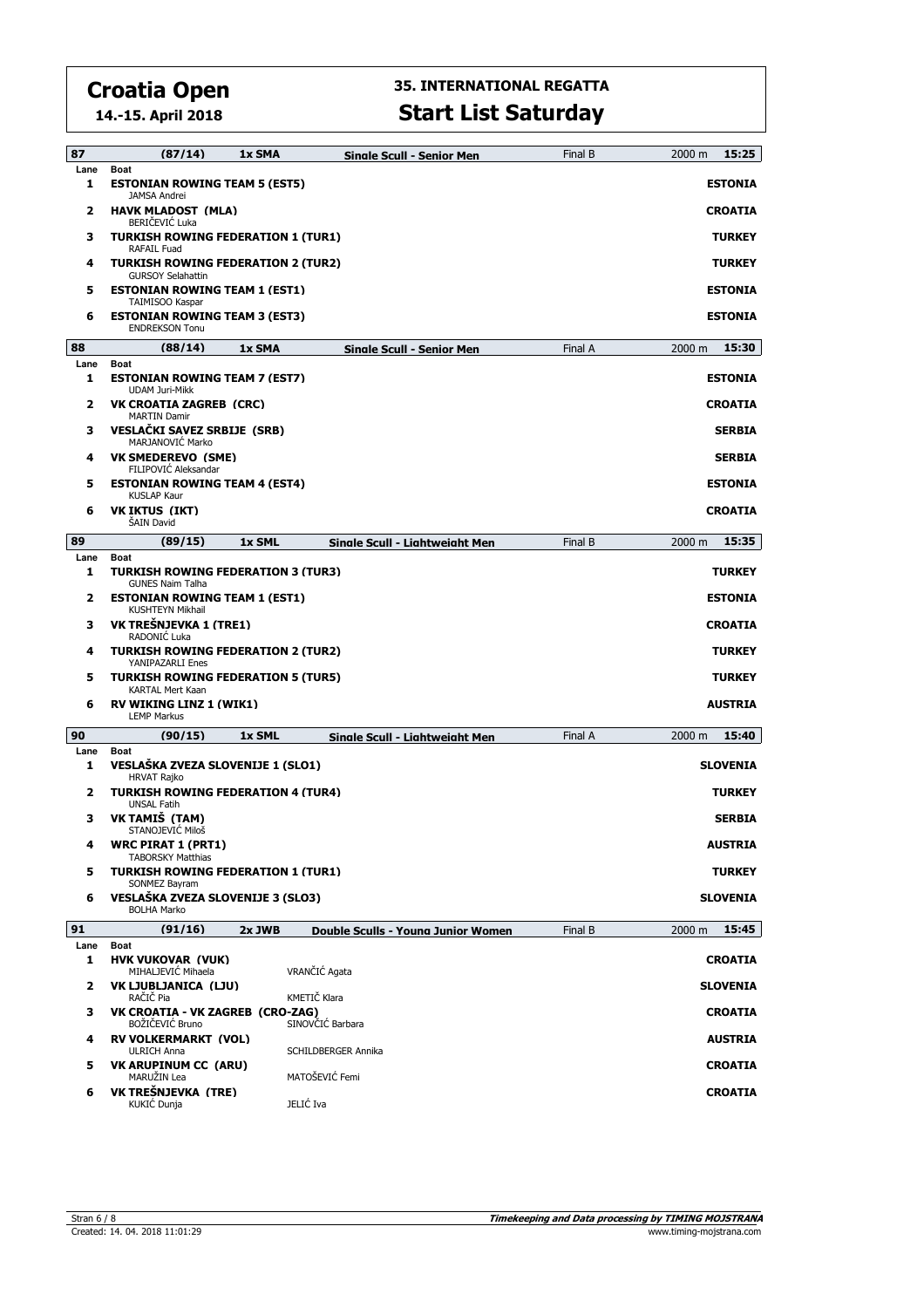**14.-15. April 2018**

## **35. INTERNATIONAL REGATTA**

|  | <b>Start List Saturday</b> |
|--|----------------------------|
|  |                            |

| 92        | (92/16)                                                                       | 2x JWB | Double Sculls - Young Junior Women | Final A | 2000 m<br>15:50             |
|-----------|-------------------------------------------------------------------------------|--------|------------------------------------|---------|-----------------------------|
| Lane<br>1 | <b>Boat</b><br>VK TREŠNJEVKA - VK JARUN (TRE-JAR)<br><b>GLOGOLJA Valerija</b> |        | RAZVALIĆ Tamara                    |         | <b>CROATIA</b>              |
| 2         | <b>FRIULI VENEZIA GIULIA 1 (FVG1)</b><br><b>CHERSI Flora</b>                  |        | PINES Nikita June                  |         | <b>ITALY</b>                |
| з         | <b>HVK GUSAR SPLIT (GUS)</b><br>MRDULJAŠ Maura                                |        | PEROVIĆ Jelena                     |         | <b>CROATIA</b>              |
| 4         | <b>FRIULI VENEZIA GIULIA 2 (FVG2)</b><br><b>LEONE Sofia</b>                   |        | <b>VOLPONI Edda</b>                |         | <b>ITALY</b>                |
| 5         | VK ZAGREB (ZAG)<br>MIKIĆ Petra                                                |        | MIHALJEVIĆ Marta                   |         | <b>CROATIA</b>              |
| 6         | VK BLED (BLE)<br><b>VOVK Jera</b>                                             |        | GRUŠKOVNJAK Pia                    |         | <b>SLOVENIA</b>             |
| 93        | (93/17)                                                                       | 2x JMA | <b>Double Sculls - Junior Men</b>  | Final B | 15:55<br>2000 m             |
| Lane      | <b>Boat</b>                                                                   |        |                                    |         |                             |
| 1         | <b>HAVK MLADOST (MLA)</b><br><b>SURINA Lovro</b>                              |        | ČORAK Jakov                        |         | <b>CROATIA</b>              |
| 2         | <b>VK MEDULIN (MED)</b><br>UŠIĆ Teo                                           |        | <b>BURŠIĆ Mario</b>                |         | <b>CROATIA</b>              |
| з         | <b>WRC PIRAT (PRT)</b><br>TROST Jan                                           |        | <b>ORTNER Fabian</b>               |         | <b>AUSTRIA</b>              |
| 4         | VK TREŠNJEVKA 2 (TRE2)<br>KORDIĆ Noah                                         |        | PULJEVIĆ Leon                      |         | <b>CROATIA</b>              |
| 5         | VK TREŠNJEVKA 1 (TRE1)<br><b>JEDNOBRKOVIĆ Tin</b>                             |        | VARAŽDINEC Filip                   |         | <b>CROATIA</b>              |
| 6         | <b>SABLJACI OGULIN (SAB)</b><br><b>SALOPEK Dino</b>                           |        | POLJANČIĆ Davor                    |         | <b>CROATIA</b>              |
| 94        | (94/17)                                                                       | 2x JMA | <b>Double Sculls - Junior Men</b>  | Final A | 16:00<br>2000 m             |
| Lane<br>1 | <b>Boat</b><br><b>HVK MORNAR SPLIT (MOR)</b>                                  |        |                                    |         | <b>CROATIA</b>              |
| 2         | ANZULOVIĆ MIROŠEVIĆ Niko<br><b>ESTONIAN ROWING TEAM (EST)</b>                 |        | <b>CURIN</b> Gordan                |         | <b>ESTONIA</b>              |
| 3         | KIVISTIK Handreas Karl<br><b>RV WIKING LINZ 1 (WIK1)</b>                      |        | <b>TOOM Joonas</b>                 |         | <b>AUSTRIA</b>              |
| 4         | <b>GILLHOFER Fabian</b><br>SOCIETA GINNASTICA TRIESTINA (SGT)                 |        | <b>HULTSCH Konrad</b>              |         | <b>ITALY</b>                |
| 5         | <b>SCHINTU Niccolo</b><br><b>RV WIKING LINZ 2 (WIK2)</b>                      |        | <b>MARSI Federico</b>              |         | <b>AUSTRIA</b>              |
| 6         | <b>HAIDER Xavier</b><br><b>VK CROATIA ZAGREB (CRC)</b><br>VUČINIĆ Anton       |        | <b>PFAHNL Peter</b><br>ČIŽIĆ Teo   |         | <b>CROATIA</b>              |
| 95        |                                                                               |        |                                    |         |                             |
| Lane      | (95/18)<br>Boat                                                               | 1x SWB | Sinale Scull - Senior Women B      | Final B | 16:05<br>$2000 \; \text{m}$ |
| 2         | <b>VK DRAVSKE ELEKTRARNE MB (DEM)</b><br>MIKLAVČIČ Valentina Alicia           |        |                                    |         | <b>SLOVENIA</b>             |
| з         | VK TREŠNJEVKA 2 (TRE2)<br>JURKOVIĆ Ivana                                      |        |                                    |         | <b>CROATIA</b>              |
| 4         | <b>ESTONIAN ROWING TEAM (EST)</b><br>MITT Liisu                               |        |                                    |         | <b>ESTONIA</b>              |
| 96        | (96/18)                                                                       | 1x SWB | Sinale Scull - Senior Women B      | Final A | 16:10<br>2000 m             |
| Lane<br>1 | Boat<br><b>RV WIKING LINZ (WIK)</b>                                           |        |                                    |         | <b>AUSTRIA</b>              |
| 2         | <b>KRANZLMULLER Miriam</b><br><b>KRV ALEMANIA (ALE)</b>                       |        |                                    |         | <b>AUSTRIA</b>              |
| з         | <b>HALAMA Chiara</b><br><b>RV VOLKERMARKT (VOL)</b>                           |        |                                    |         | <b>AUSTRIA</b>              |
| 4         | KRISTOF Johanna<br>VK TREŠNJEVKA 1 (TRE1)                                     |        |                                    |         | <b>CROATIA</b>              |
| 5         | <b>JURKOVIĆ Josipa</b><br><b>RV STAW (STA)</b>                                |        |                                    |         | <b>AUSTRIA</b>              |
| 6         | SOCIETA GINNASTICA TRIESTINA (SGT)                                            |        |                                    |         | <b>ITALY</b>                |
| 97        | (97/19)<br>Boat                                                               | 2- SWA | Pair - Senior Women                | Final A | 16:15<br>2000 m             |
| Lane<br>2 | VESLAŠKA ZVEZA SLOVENIJE (SLO)<br>POTOČNIK P.                                 |        | HREN L.                            |         | <b>SLOVENIA</b>             |
| з         | <b>TURKISH ROWING FEDERATION (TUR)</b><br><b>KASAP Miray</b>                  |        |                                    |         | <b>TURKEY</b>               |
| 4         | "CHERPOKOV" ROWING CLUB 1 (CHE1)<br>KARAIVANOVA Antoaneta                     |        | YANKIEVA Vanina                    |         | <b>BULGARIA</b>             |
| 5         | VK CRVENA ZVEZDA (CZV)<br>VIZI Minja                                          |        | LAZIĆ Iva                          |         | <b>SERBIA</b>               |